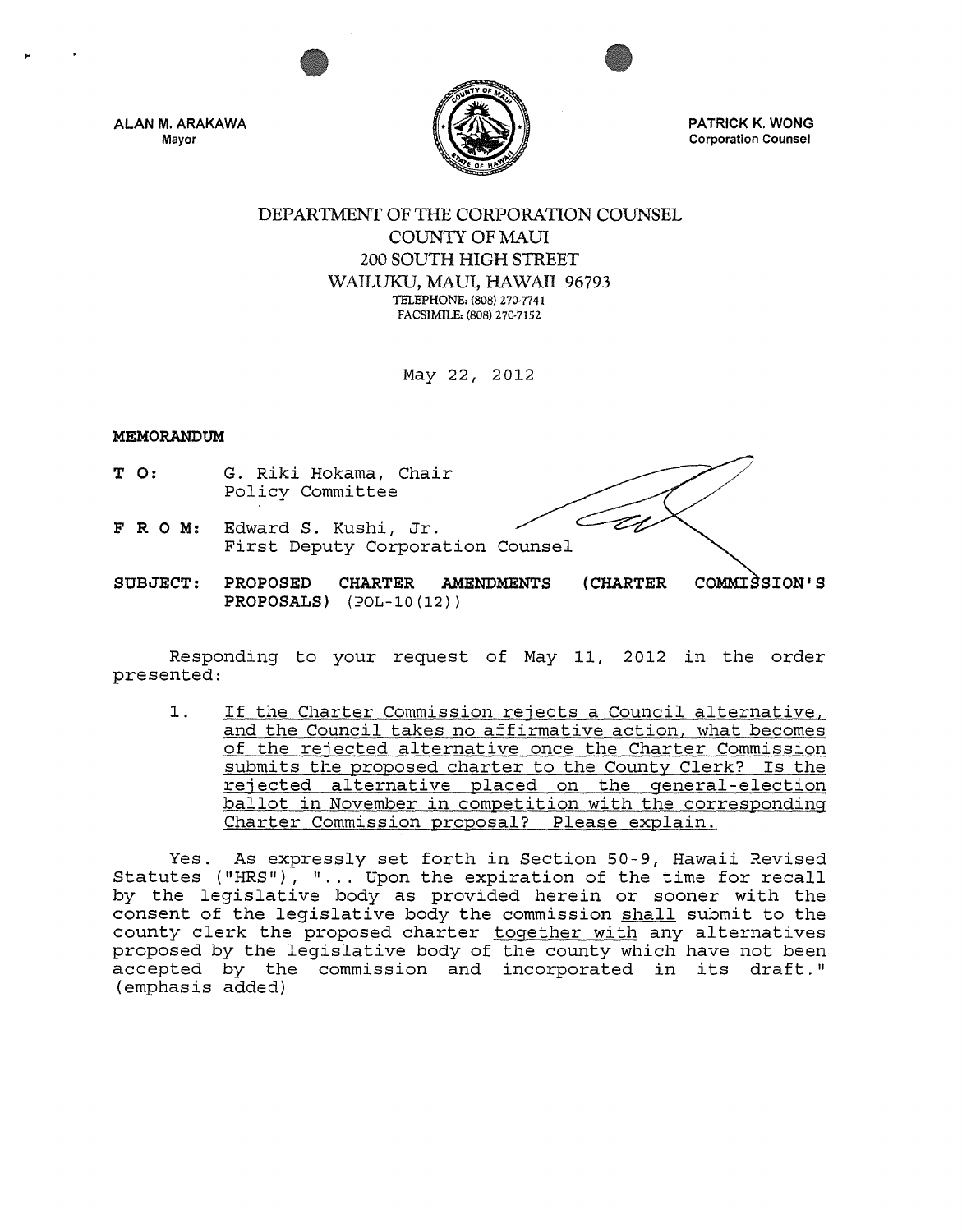G. Riki Hokama, Chair policy Committee May 22, 2012 Page 2

> 2. What does it mean for the Council to "recall" a rejected alternative? If the Council wants to recall a rejected alternative, what process does it follow? If the Council recalls an alternative through the adoption of a resolution, please transmit a form of a resolution that, if adopted, would constitute a recall of the rejected alternative. If the Council does not recall an alternative through the adoption of a resolution, please transmit the appropriate form of legislation.

In the context of Section 50-9, HRS, "recall" by the Council would be its withdrawal of the alternative that was previously submitted and rejected by the Charter Commission.<sup>1</sup>

As to how and by what method the Council would process a recall, similar to the discussion regarding how the Council processed its alternatives to the Commission's initial report as stated in this writer's memorandum dated April 2, 2012 (copy attached hereto and marked as Exhibit "1" *i* response to question no. 2, at page 2), the Council may propose and adopt a resolution or adopt a committee report specifically stating its recall. However, as a practical/logistical matter, the Council would be hard-pressed to process, complete and adopt either a resolution or committee report within ten(10) days of its receipt of the Commission's notice of rejection.<sup>2</sup> Notwithstanding the stated ten (10) day time period, Section 50-9, HRS, does not set forth a time deadline within which the Commission is required to submit its final report

"Section 143A-9 is amended to allow the Board of Supervisors to recall any of the alternates that are rejected by the Charter<br>Commission. This would give the Board another opportunity to This would give the Board another opportunity to review the necessity of such an alternative." SC Rep. No. 620.

2 Section 50-9, HRS, in pertinent part, states:

"... The legislative body of the county may within ten days after receiving such notification recall any or all<br>of the alternative proposals rejected by the<br>commission..."

<sup>&</sup>lt;sup>1</sup> By Act 235, 1967 State Legislature, Section 143A-9, HRS (the predecessor to Section 50-9, HRS) was amended to provide for recall.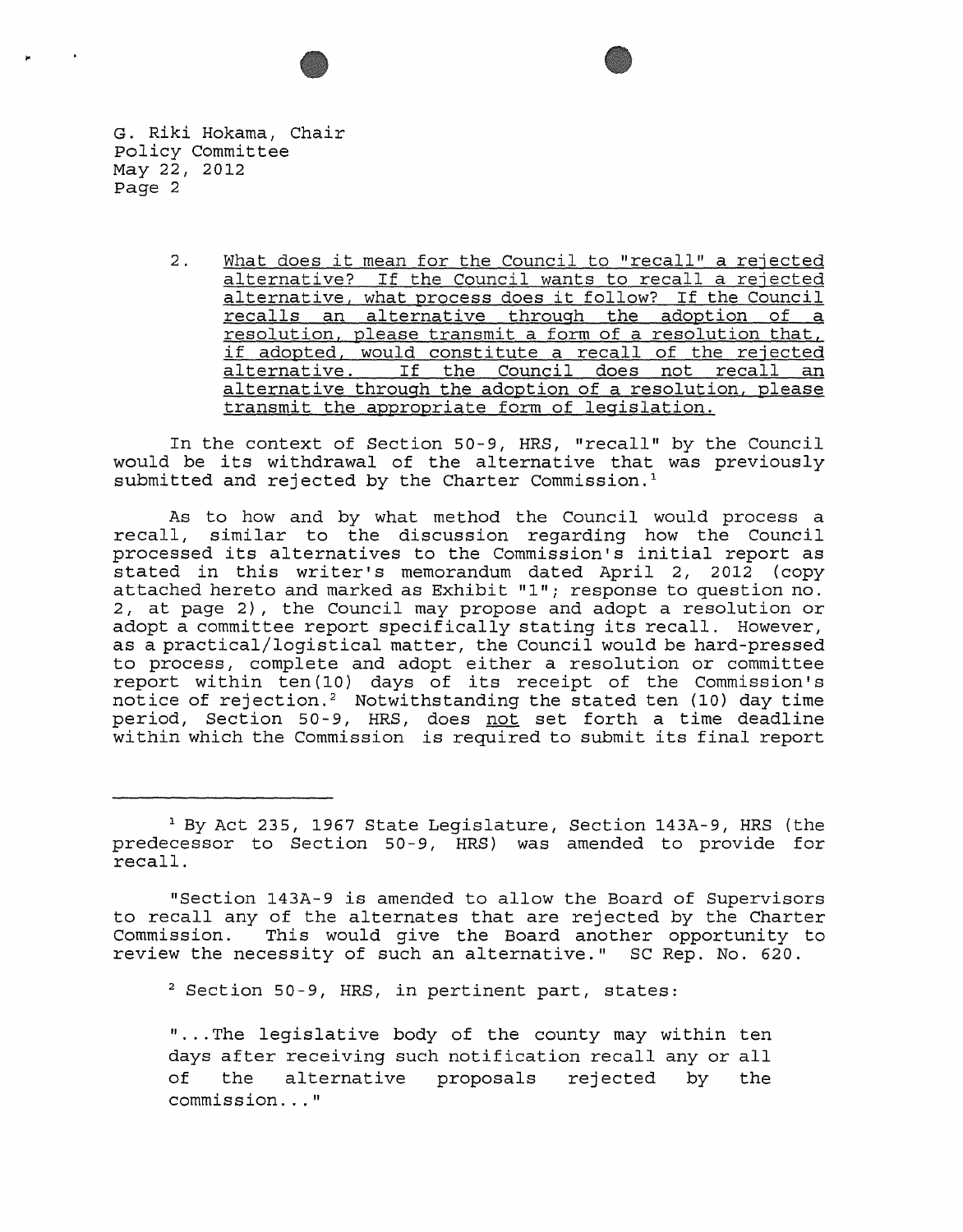



G. Riki Hokama, Chair Policy Committee May 22, 2012 Page 3

to the county clerk.<sup>3</sup> The only time deadline imposed on the Commission to submit its report to the county clerk is set forth in Section 14-3 of the Maui County Charter, which is within sixteen (16) months after the commission has been appointed, which deadline for this Commission would be July 31, 2012.4

Based on the above, we believe it would reasonable and meet and satisfy the spirit of the law for the Commission to allow the Council enough or additional time to process and adopt any "action" to complete any recall proceedings. Allowing such additional time for the Council to consider a recall, and if a recall is indeed adopted, would in essence, lessen the Commission's adopted, would in essence, lessen the Commission's<br>responsibilities, in that it would then not process the previously rejected alternative(s) to the County Clerk.

Accordingly, we suggest and advise that if the Council is inclined to recall any of its alternatives rejected by the Commission, the Council send a formal request to the Commission for

3 Section 50-9, HRS, in pertinent part states:

" ... Upon the expiration of the time for recall by the legislative body as provided herein or sooner with the consent of the legislative body the commission shall submit to the county clerk the proposed charter together with any alternatives proposed by the legislative body of the county which have not been accepted by the commission and incorporated in its draft."

<sup>4</sup> Section 14-3 of the Maui Charter, entitled Mandatory Review, in pertinent part, states:

" ... The commission may propose amendments to the charter or draft a new charter which shall be submitted to the county clerk within sixteen (16) months after such commission has been appointed..."

The 2011-12 Maui Charter Commission was official appointed as of April I, 2011.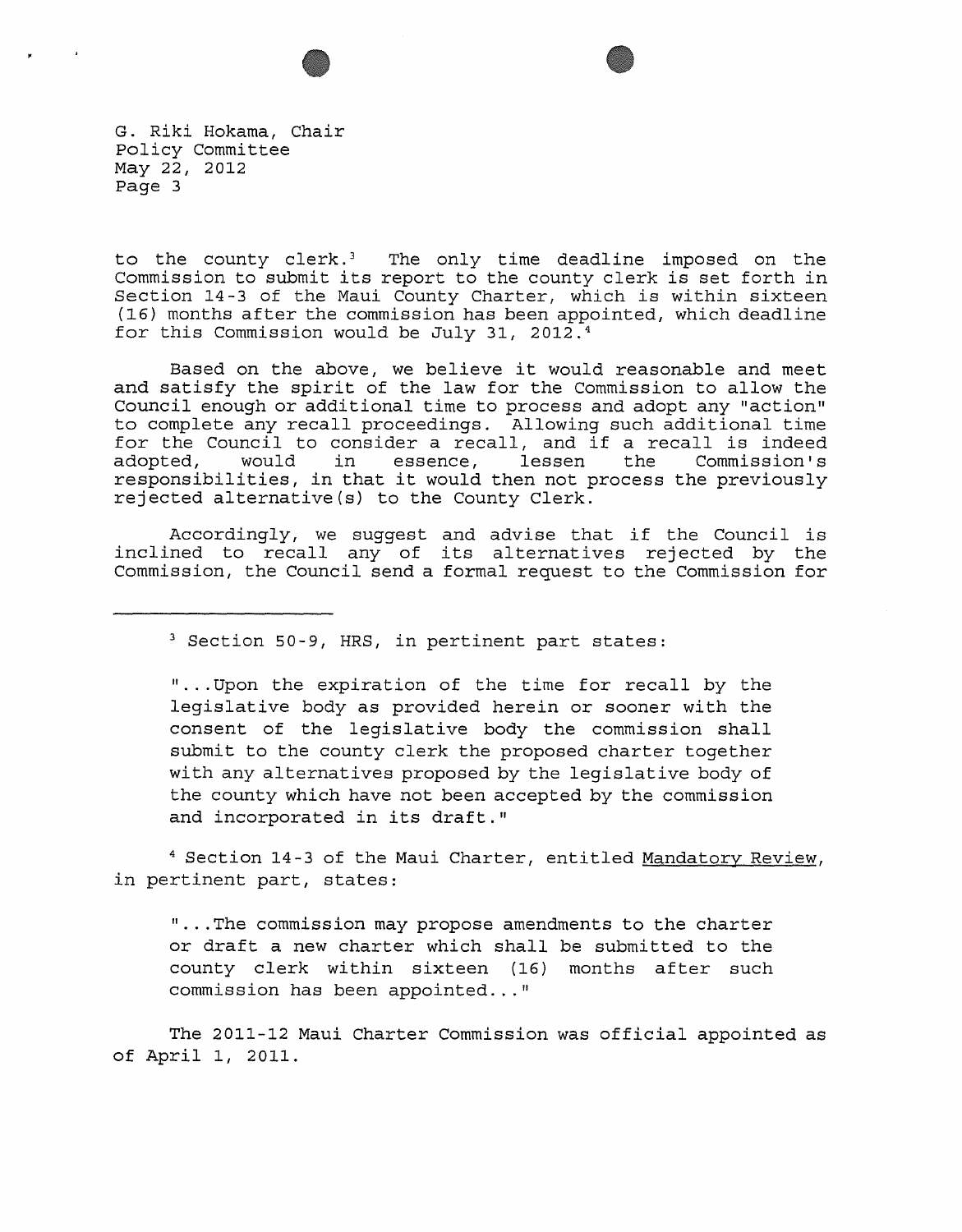



G. Riki Hokama, Chair Policy Committee May 22, 2012 Page 4

more, additional time to process such a recall. However, we further suggest and advise that any request for more, additional time be reasonable, and set a date certain for Council action, to allow and enable the Commission to meet its deadline for submittal to the County Clerk well in advance of July 31, 2012.

3. Is the Council permitted to modify a rejected alternative and transmit the modified proposal to the County Clerk for placement on the general-election ballot, in competition with the corresponding Charter Commission proposal?

Yes, provided said "modified" proposal is submitted directly to the County Clerk, and not back to the Commission, pursuant to Section 14-1(1) of the Charter.

4. Is the Council permitted to place an alternative proposal on the ballot that has not been considered by the Charter Commission, pursuant to the authority set forth in Section 14-1 of the Charter (i.e., by resolution of the Council adopted after two readings on separate days and passed by a vote of six or more members of the Council) . If so, would that alternative proposal be placed on the general-election ballot, in competition with the corresponding Charter Commission proposal?

Yes. In the event competing proposals are placed on the ballot, and both proposals receive a majority vote, the proposal receiving the higher majority of yes votes would prevail (See copy of memorandum to Roy T. Hiraga, County Clerk, from our office dated October 31, 2002, attached hereto and marked as Exhibit "2").

APPROVED FOR TRANSMITTAL:

Corporation Counsel Enclosures cc: Jeffrey Kuwada, County Clerk Ken Fukuoka, Director of Council Services S:\ALL\ESK\Charter commission\pOL-10(12} .memo.wpd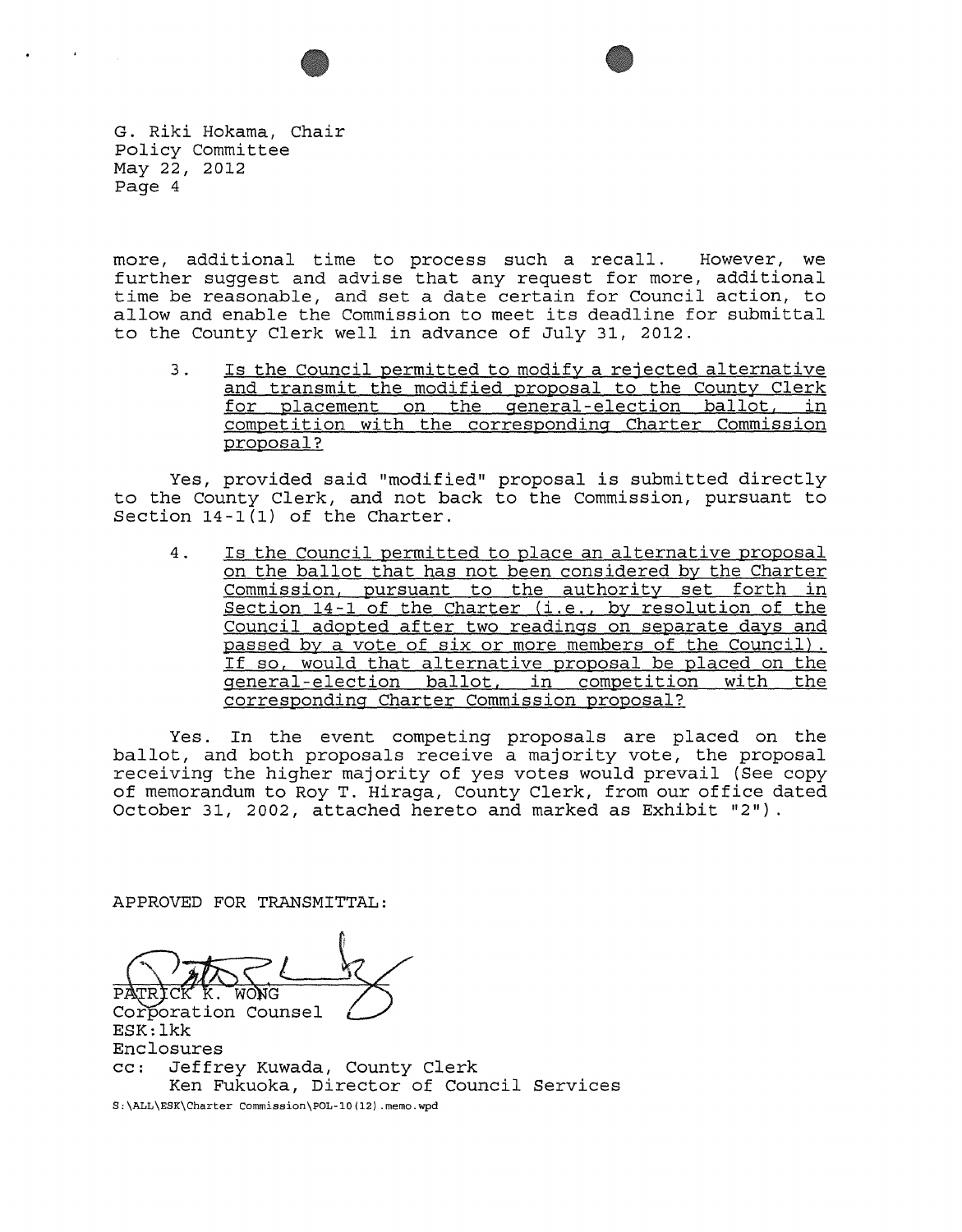ALAN M. ARAKAWA Mayor



PATRICK K. WONG Corporation Counsel

DEPARTMENT OF THE CORPORATION COUNSEL COUNTY OF MAUl 200 SOUTH HIGH STREET WAILUKU, MAUl, HAWAII 96793 TELEPHONE. (808) 270-7740 FACSIMILE, (808) 270-7152

April 2, 2012

MEMO TO: G. Riki Hokama, Chair Policy Committee

- FROM: Edward S. Kushi, Jr. First Deputy Corporation Counsel
- SUBJECT: PROPOSED PROPOSALS) (POL-I0(12)) CHARTER AMENDMENTS (CHARTER COMMISSION'S

Responding to your request of March 29, 2012 in the order presented:

1. Does Section 14-1(1) of the revised Charter of the County of Maui (1983), as amended ("Charter"), apply to the procedure by which the Council may propose alternatives to the Charter Commission's proposed amendments, pursuant to Section 50-8, Hawaii Revised Statutes ("HRS"), in addition to amendments proposed by the Council for placement directly on the ballot?

RESPONSE: No, as to any Council-proposed alternatives to the Charter Commission's proposed amendments.

Yes, as to any Council-proposed charter amendments sent directly to the County Clerk for placement directly on the ballot.

2. May the Council propose alternatives to the Charter Commission on its proposed amendments, pursuant to Section 50-8, HRS, through a resolution that is not subject to the two-reading requirement under Section 14- 1(1) of the Charter?

RESPONSE: Yes. We believe the two-reading requirement as set forth in Section 14-1(1) applies only to Council-initiated charter amendments that are sent directly to the County Clerk, and not to proposed Council alternatives to Charter Commission amendments.

EXHIBIT "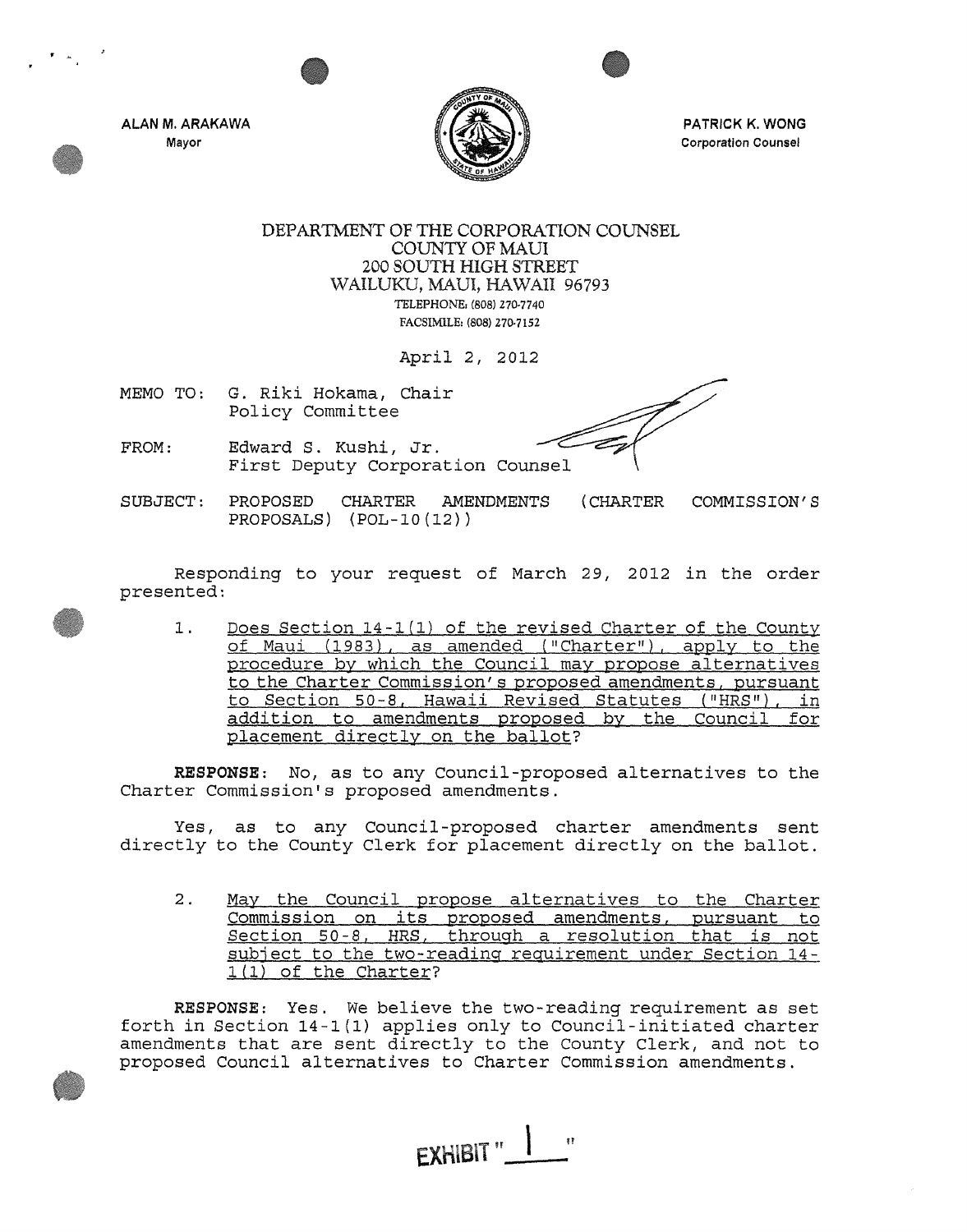

G. Riki Hokama, Chair policy Committee April 2, 2012 Page 2

> May the Council proposed alternatives to the Charter Commission on its proposed amendments, pursuant to section 50-S, HRS, through the adoption of recommendations set forth in a committee report or other document?

RESPONSE: Yes, subject to Section 4-1 of the Charter which states:

"Actions of the Council. Every legislative act of the council shall be by ordinance, unless otherwise provided herein. Other acts of the council may be by resolution."

Section 50-8, HRS, merely states, in pertinent part:

"Within thirty days after receipt of the proposed charter from the commission, the legislative body shall return the proposed charter with alternatives to the commission for its study."

Neither Section 50-8 nor 50-9, HRS, sets forth a requirement that the legislative body must transmit its "alternatives" to the Charter Commission via any particular document, be it a duly adopted resolution or otherwise.

Accordingly, we believe that the formal process for the Council to transmit alternatives to the Charter Commission would be through a duly adopted resolution. However, since Sections 50-8 and 50-9, HRS, as well as Section 14-3 of the Charter itself, are silent as to mandating what formal, specific document is required to transmit said alternatives, we believe that if the full Council chose to adopt a committee report instead of, or in lieu of, a duly adopted resolution, and transmit said committee report to the<br>Charter Commission, the requirements of the Charter requirements Commission/legislative body process would be satisfied.

3. Must the County Clerk publish a digest following passage on first reading of a resolution proposing a Charter amendment?

RESPONSE: No. Section 4-2(4) of the Charter, as well as Rule 6(B) (9) of the Rules of the Council, only reference digest publication of ordinances, not resolutions.

> If not, is there any minimum number of days which must pass between the "two readings on separate days" requirement under Section 14-1(1) of the Charter?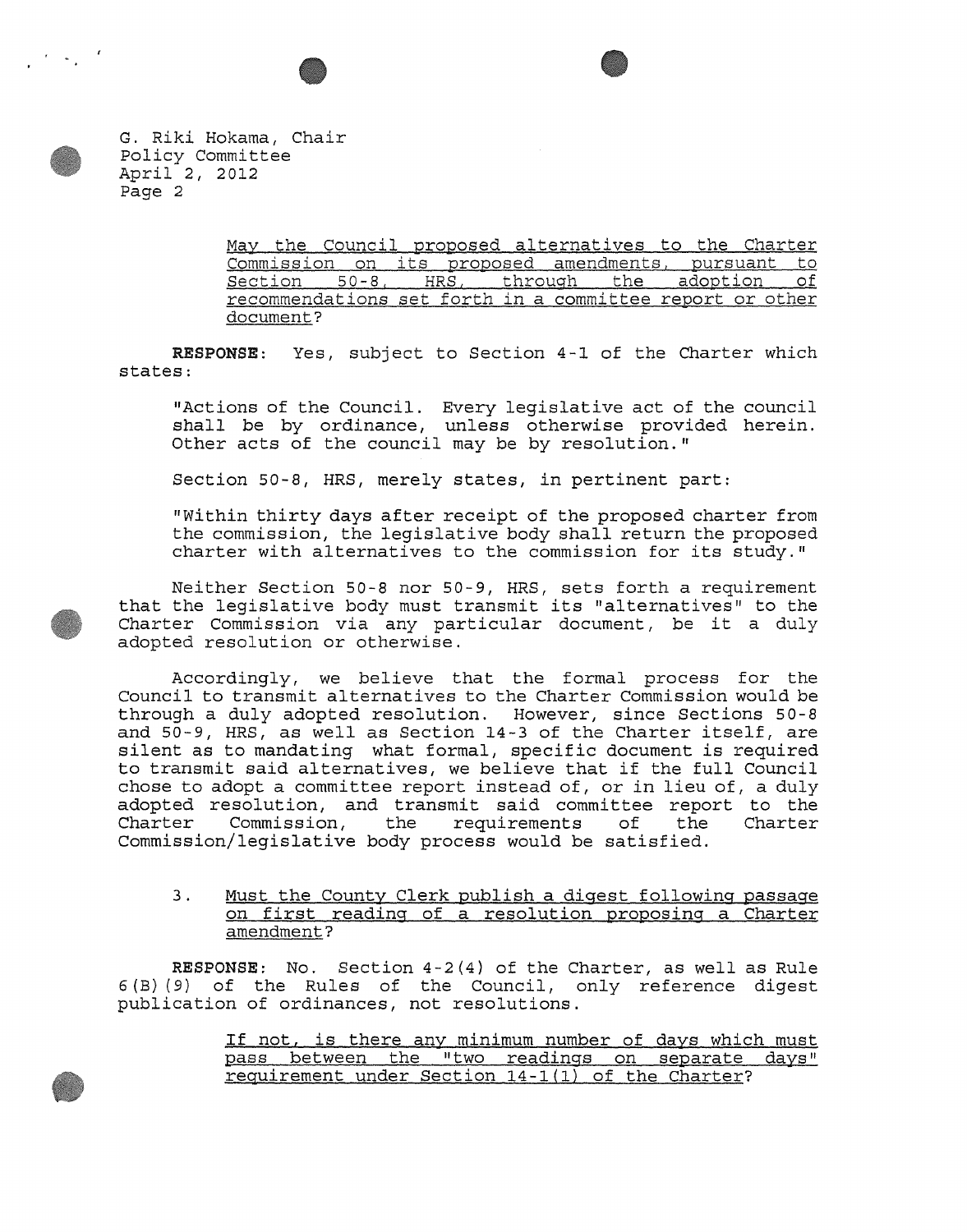

G. Riki Hokama, Chair policy Committee April 2, 2012 Page 3

RESPONSE: No, subject to "sunshine law" posting requirements of agendas.

4. What constitutes an "alternative" under section 50-8, HRS?

RESPONSE: Unknown. Said HRS section is silent. However, the rule of reason should apply and there should be a relationship between the proposal by the Charter Commission and the alternative being suggested by the Council.

> For instance, would a recommendation that a proposal be deleted be considered an alternative?

RESPONSE: Yes.

What about comments in the nature of those made in response to Proposals 6 or 13 in the attached Committee Report 02-58, at pages 5 and 7?

RESPONSE: Yes.

5. Under Section 50-9, HRS, the Charter Commission shall report to the Council any rejection of alternatives presented. The Council then has ten days after receiving notification of such rejection to "recall any or all of the alternative proposals rejected by the commission." Is the recall mechanism for the Council to present directly to the Clerk any alternatives rejected by the Charter Commission?

RESPONSE: Yes.

Would such a recall require the Council to follow the requirements of Section 14-1(1) of the Charter, requiring the passage of a resolution on two readings within the ten-day period? Please explain the process.

RESPONSE: Yes, but not within the "ten-day period". We believe the "recall" terminology or process is intended to befieve the fecall terminology of process is intended to<br>authorize to the Council to act, on its own initiative, on any proposed amendments to the Charter which have been rejected by the Charter Commission. We do not believe the Council is required to complete the "recall" process with any time period, let alone the referenced ten-day period, subject however, to any time deadline

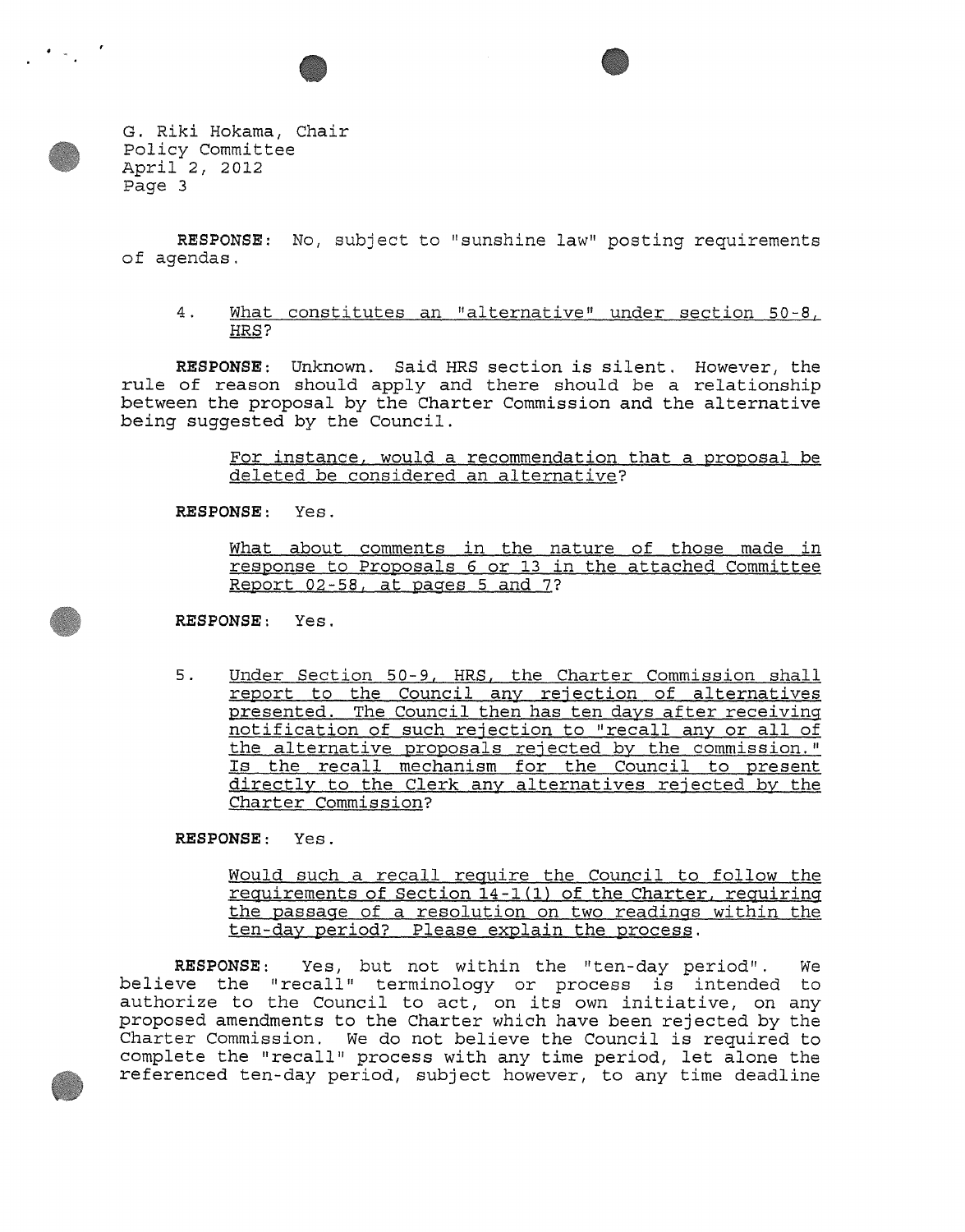

G. Riki Hokama, Chair Policy Committee April 2, 2012 Page 4

for transmittal of any proposed charter amendments to the County Clerk.

If further discussion or clarification is needed, we will be present at any future Policy Committee meetings on this matter.

APPROVED FOR TRANSMITTAL:

PATRICK K. WONG<br>Corporation Counsel

S: \ALL\ESK\Charter Commission\memo to hokama re councl alternatives.wpd

ESK:lak

- 
- cc: Jeffrey Kuwada, County Clerk Ken Fukuoka, Director of Council Services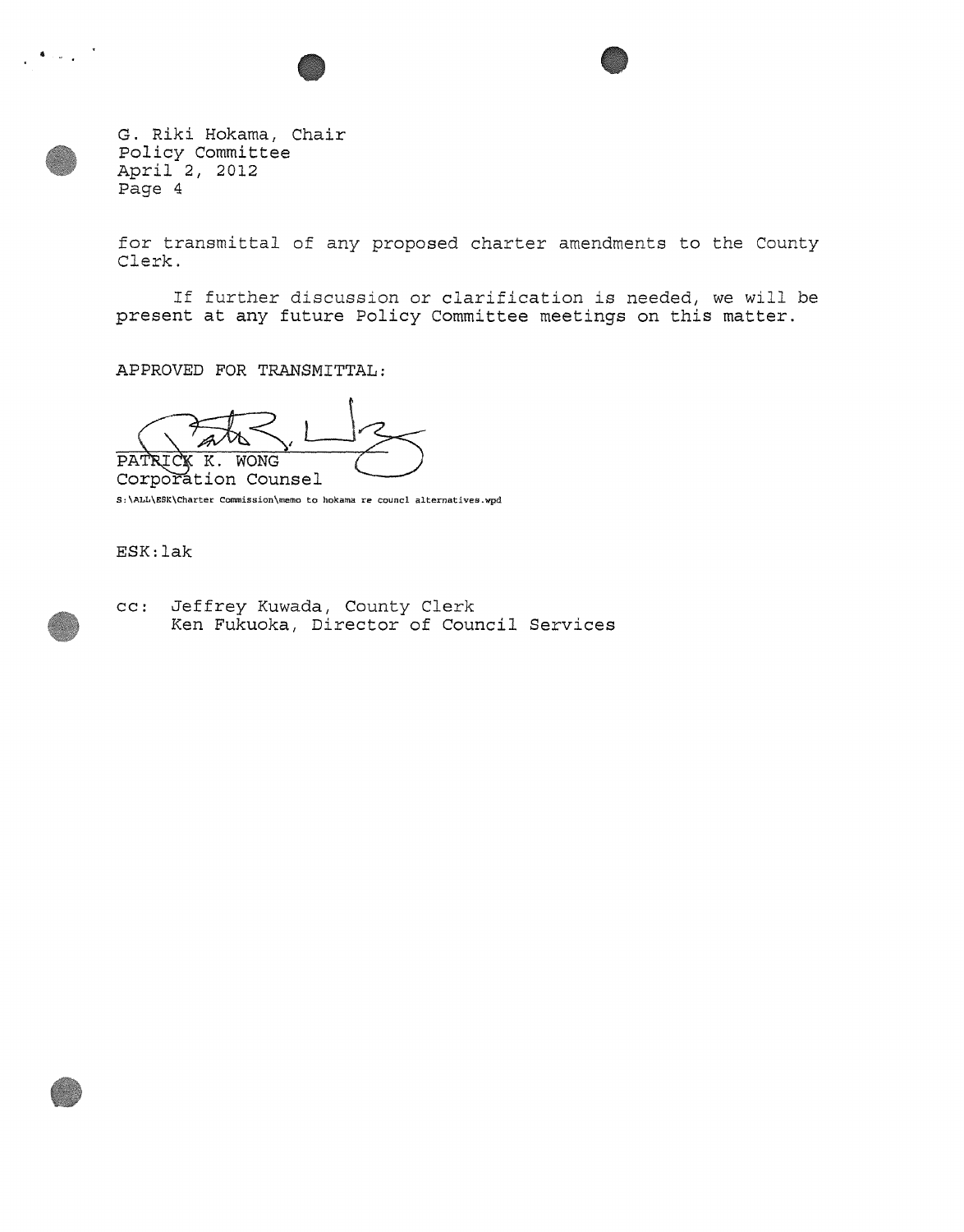pinion 2002-37



JAMES "KIMO" APANA Mayor

. "

 $\frac{1}{2}$ 

 $\big($ 



JAMES B. TAKAVESU Corporation Counsel

~.

DEPARTMENT OF THE CORPORATION COUNSEL

COUNTY OF MAUI 200 SOUTH HIGH STREET WAILUKU, MAUl, HAWAII 96793 TELEPHONE: (808) 270-7740 FAX (808) 270-7152

October 31, 2002

MEMO TO: Roy T. Hiraga, County Clerk

FRO M: Brian T. Moto<br>First Deputy Corporation Counsel

SUBJECT: Section 50-10, Hawaii Revised Statutes

## Introduction

The purpose of this memorandum is to respond to your memorandum, dated October 8, 2002, to James B. Takayesu, Corporation Counsel, requesting legal advice regarding the interpretation of a portion of Section 50-10, Hawaii Revised Statutes ("HRS").

### :Issue presented

Your memorandum observes that a sentence within HRS Section 50-10 states as follows:

If the proposed charter and any of the proposed alternatives receive a majority of the votes cast at the election, the proposition receiving the larger majority shall supersede the proposition with the smaller majority.

You asked for clarification as to whether the phrase, "larger majority", as used in HRS Section 50-10 and as applied to alternative Charter amendment proposals, means: (a) a greater number of "yes" votes; or (b) a higher *(i.e.,* larger) ratio of "yes" to "no" votes.

#### Short Answer

 $\dot{(-)}$ 

In summary, we opine that the phrase, "larger majority", as used in HRS Section 50-10 and as applied to alternative Charter amendment proposals, means a greater number of "yes" votes and not a higher ratio of "yes" to "no" votes.

EXHIBIT" **2 "**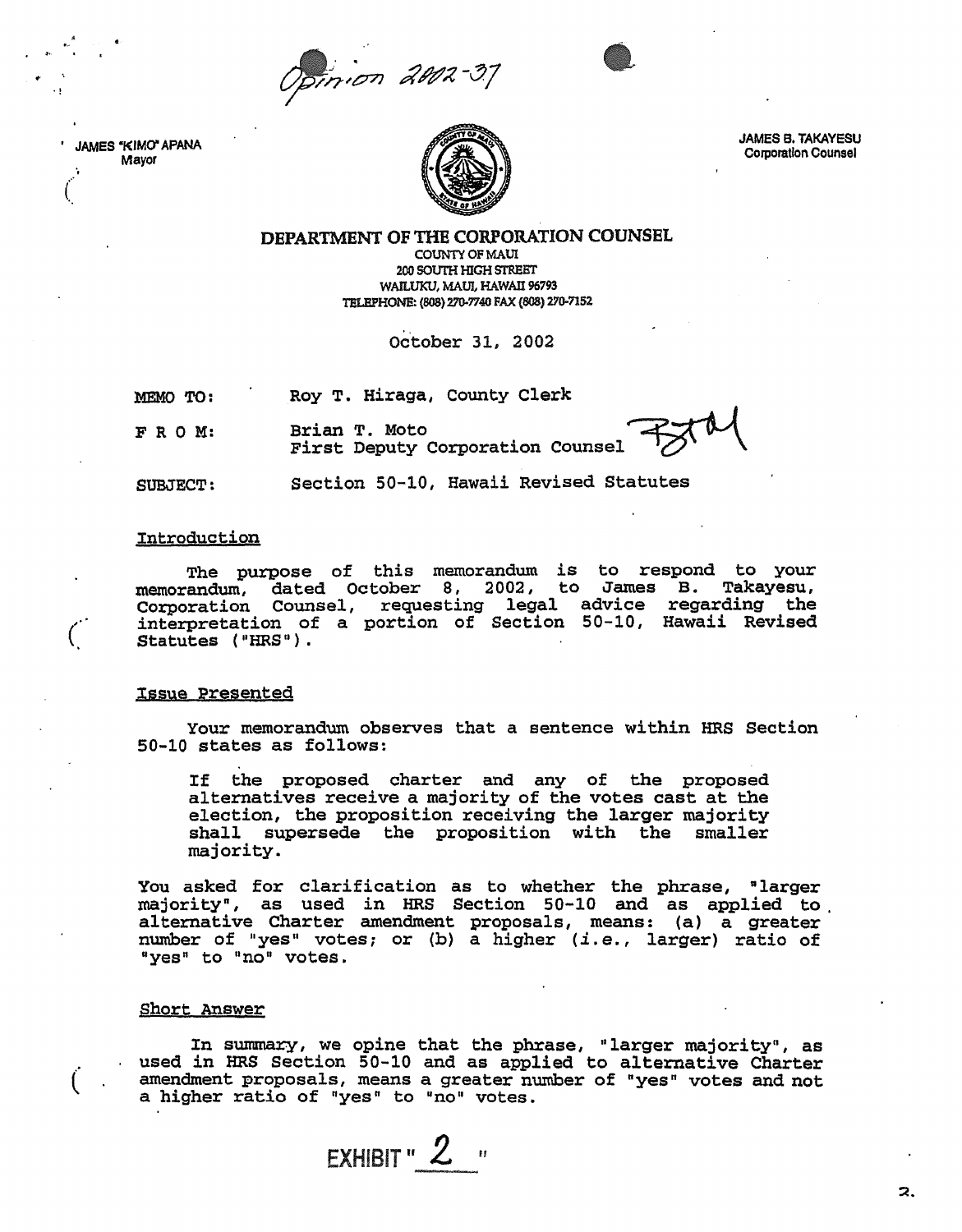



Roy T. Hiraga, County Clerk October 31, 2002 page 2

#### analysis and Discussion

(

 $\big($ 

( \,

As discussed earlier, and as discussed in a letter, dated August 3, 2001, from the Department of the Corporation Counsel to Attorney General Earl Anzai, we are of the opinion that Chapter 50, Hawaii Revised Statutes ("HRS"), constitutes the enabling statutory law on county charter commissions and continues to be valid and applicable to the operation and procedures of county charter commissions and to the submission of charter amendments. <sup>1</sup>

HRS Section 50-10 states, in pertinent part, as follows:

Each elector may vote for the proposed charter and for any proposed alternative. Blank ballots and spoiled ballots shall not be counted in determining the majority of the votes. Any proposition receiving a majority of the votes cast at the charter election shall be considered approved by the electors. If the proposed charter and any of the proposed alternatives receive a majority of the votes cast at the election, the proposition receiving the larger majority shall supersede the proposition with the smaller majority.

HRS Section 50-11 states as follows:

Every charter established under this chapter shall provide means by which the charter may be amended or revised. The provisions for amendment and revision must<br>provide for approval of all amendments and revisions by referendum to the electors of the county. The amendment or revision shall be considered ratified if a majority of the electors voting on the amendment or revision cast their ballots in. favor of adoption.

lIn our letter to the Attorney General, we identified the following arguments. supporting the. validity and relevancy of HRS Chapter 50: (1) The language of HRS' Chapter 50 is plain and unambiguous with regard to its application to successive, and not just initial, county charter commissions; (2) HRS Chapter 50 has not been explicitly repealed, and repeals by implication are disfavored; and (3) HGEA v. County of Maui, 59 Haw. 65 (1978) confirms, not rejects, the continuing validity of HRS Chapter 50, and demonstrates that HRS Chapter 50 addresses matters of statewide concern and interest and has not been superseded by county charter provisions.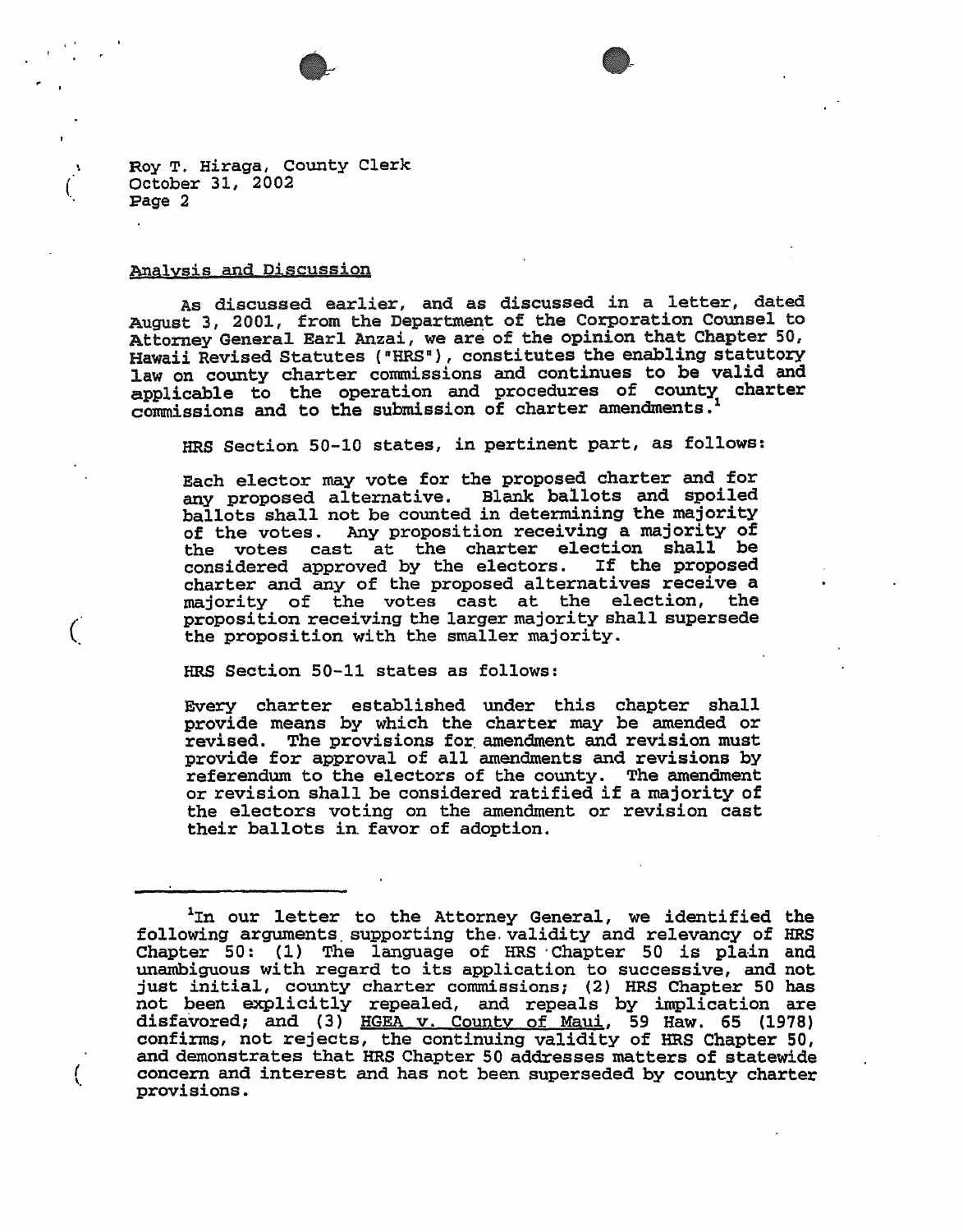Roy T. Hiraga, County Clerk october 31, 2002 page 3

(

 $\left(\right)$ 

 $\bigl($ 

On the subj ect of statutory construction, the Supreme Court of Hawaii has stated:

When construing a statute, the starting point is the language of the statute itself. Courts are bound to give language of the statute itself. Courts are bound *to* give effect *to* all parts of a statute, and that no clause, sentence, or word shall be construed as superfluous, void, or insignificant if a construction can be void, or insignificant if a construction can be legitimately found which will give force to and preserve all words of the statute. Words are given their common meaning unless some wording in the statute requires a different interpretation. Moreover, although the intention of the legislature is to be obtained primarily from the language of the statute itself, we have rejected an approach to statutory construction which limits us to the words of a statute, for when aid to construction of the words of a statute, for when and to construction of available, there certainly can be no rule of law which forbids its use, however clear the words may appear on superficial examination. ... Finally, a rational, sensible and practicable interpretation of a statute is preferred to one which is unreasonable or impracticable, because the legislature is presumed not to intend an absurd result, and legislation will be construed to avoid, if possible, inconsistency, contradiction, and illogicality.<sup>2</sup>

In view of the provisions cited above, we believe that the most reasonable interpretation of the phrase, "larger majority", as most reasonable interpretation of the phrase, "larger majority", as<br>used in HRS Section 50-10, is that it means the greater number of "yes" votes, and not, for example, the greater ratio of "yes" to The votes, this interpretation is consistent with the plain meaning of the word "majority". Further, there is no indication meaning of the word "majority". Further, there is no indication<br>in HRS Chapter 50 that "majority" was intended to reference a percentage or ratio, and we do not believe it appropriate to read into the subject text a meaning which has no textual support.

 $^{2}$ Cayetano v. Yoshina, No. 25372, slip op. at 1-2 (Hawai'i Oct. 7, 2002).

<sup>3</sup>The American Heritage Dictionary 757 (2d ed. 1982).<br>("majority ... 1. The greater number or part of something. ... 2.b. The number of votes cast in any election above the total number of all other votes cast.")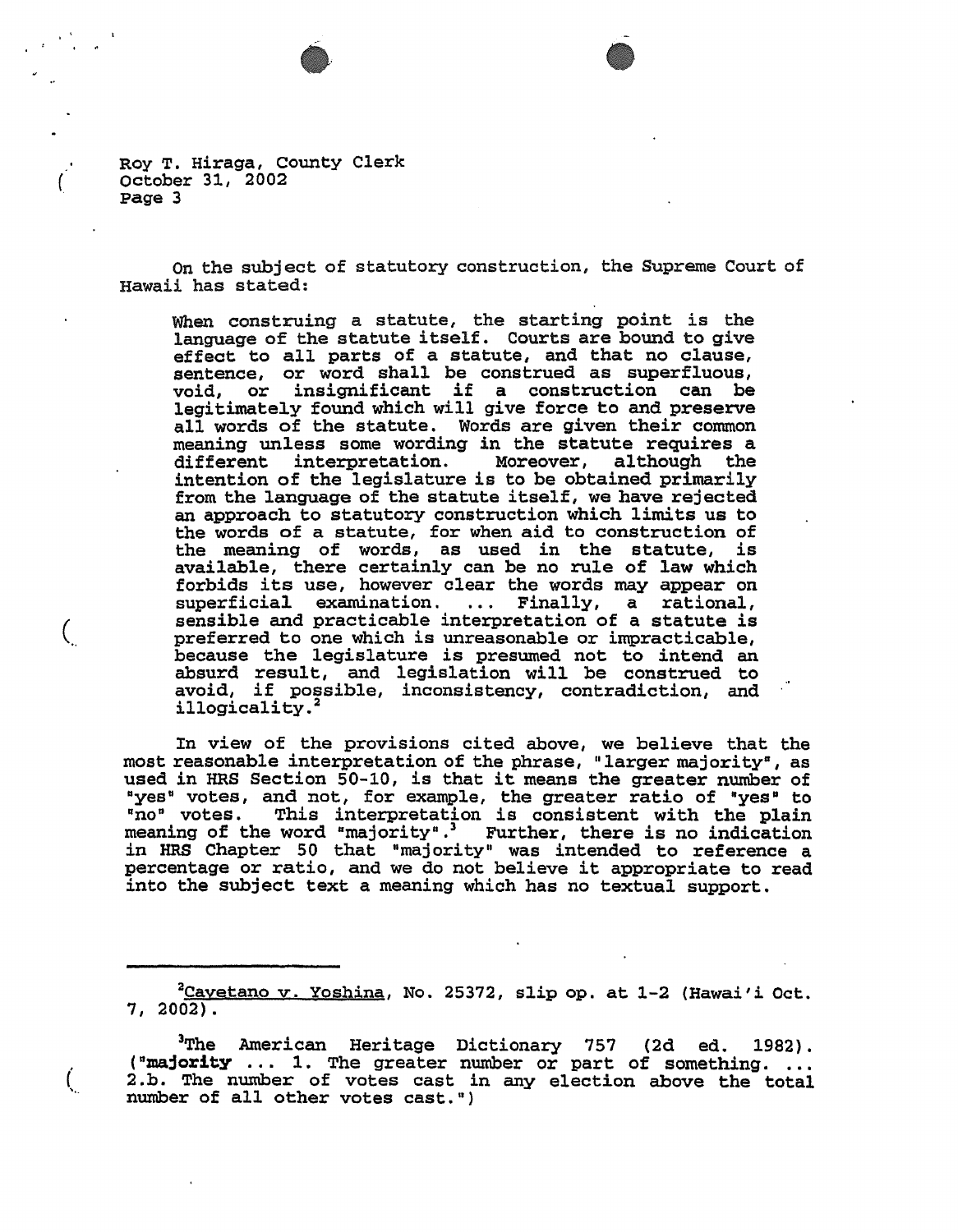



Roy T. Hiraga, County Clerk October 31, 2002 Page 4 .

(

 $\left($ 

 $\left($ 

In addition, construing "larger majority" to mean the higher ratio of "yes" to "no" votes could lead to unintended and<br>irrational results. Assume, for example, the following Assume, for example, hypothetical election results on competing charter amendment proposals:

|                                                                 |  | <b>YES</b>   | NO        |
|-----------------------------------------------------------------|--|--------------|-----------|
| Charter amendment proposal 9:<br>Charter amendment proposal 9A: |  | 1,000<br>100 | 900<br>50 |

In the hypothetical circumstances summarized above, both proposals have received more "yes" votes than "no" votes; however, the ratio of "yes" to "no" votes differs between the proposals.<sup>4</sup> If "larger majority"', as used in HRS Section 50-10, were construed to mean the higher ratio of "yes" to "no" votes, Charter amendment proposal 9A might rusto of you to he week, the calculation prepare in would prevail, despite having received far lewer yes votes than<br>proposal 9, because its ratio of "yes" to "no" votes is 2:1 as proposal 9, because its ratio of yes to no votes is 2.1 as<br>compared to proposal 9 with its ratio of 10:9. We believe that such a result conflicts with the intended purposes of HRS Chapter 50, which calls for the voters (or "electors", as they are referred to in HRS Chapter 50) to approve of charter amendments and<br>revisions by referendum. By contrast, interpreting "larger revisions by referendum. By contrast, interpreting "larger<br>majority" to mean the larger number of "yes." votes avoids this irrational result.

Our interpretation is also consistent with the general intent and purpose of the voting procedures set forth in HRS Chapter 50. These procedures were adopted<sup>5</sup> by the State Legislature to clarify matters relating to ballot preparation and were a response to the Hawaii Supreme Court's decision in Kimura v. County of Hawaii, 49 Haw. 336 (1966). In <u>Kimura</u>, the Court suggested that legislation be considered to supply details as to the form of the ballot for charter proposals, the manner of voting, and the vote required when alternatives are submitted.<sup>6</sup> It is appropriate, therefore, that

 $6$ S.C. Rep. 430,  $4^\text{th}$  Legis., House J. 636 (1967).

<sup>. &#</sup>x27;It should be noted that, pursuant to HRS Section 50-10, blank ballots and spoiled ballots are not counted in determining the majority of the votes.

<sup>&</sup>lt;sup>5</sup>Act 235, 1967 Haw. Sess. Laws 356. Act 235 amended Chapter 143A, 'Revised Laws of Hawaii 1955, as amended, pertaining to county charters.